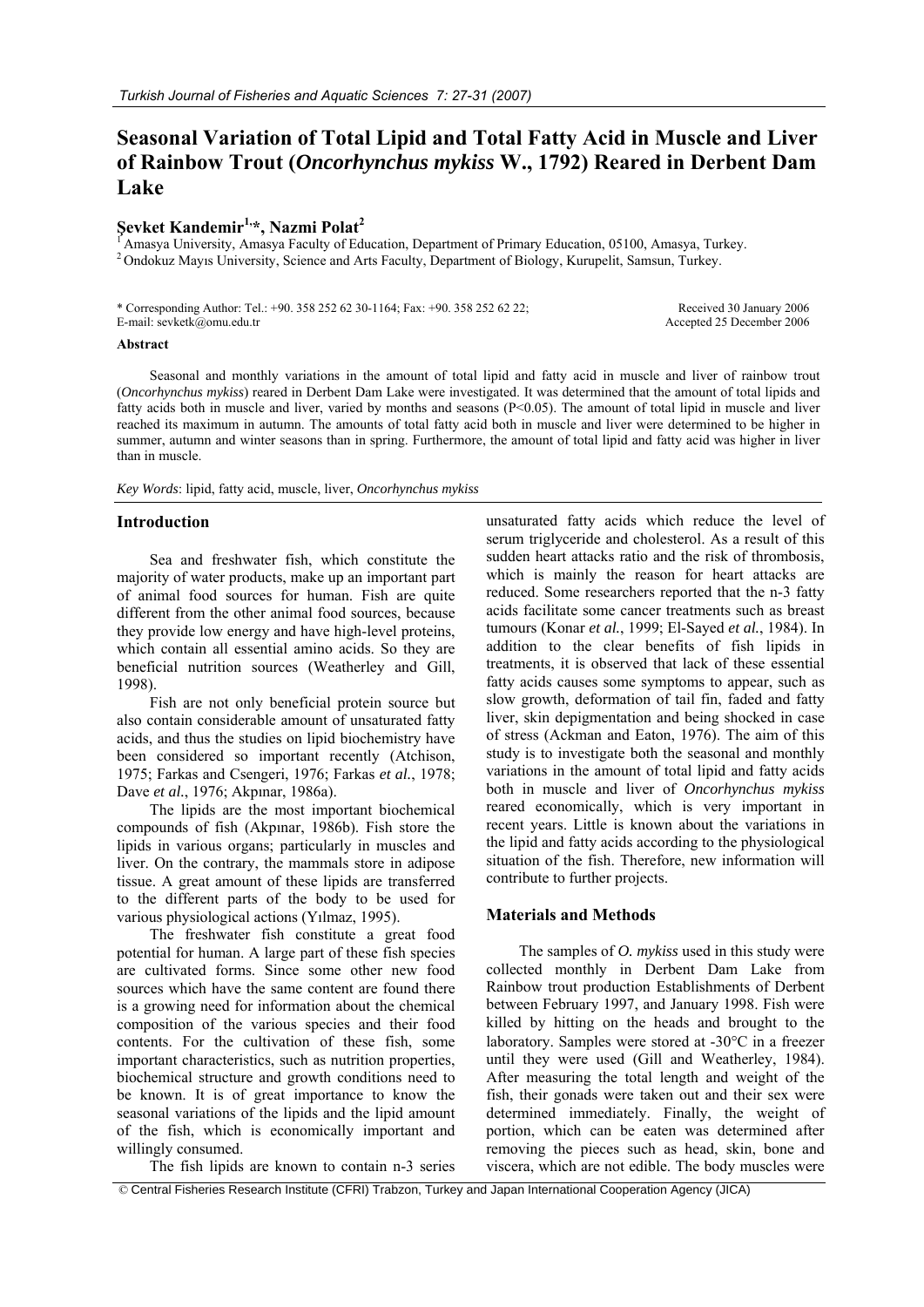removed from the bones and cut into small pieces. Then they were put in a clean blander which had been sterilized beforehand and minced for 30 seconds. For better homogenization of the tissues, 0.25% acetic acid 30-40 ml was added to the minced pieces and they were minced again for 30 seconds until we get a homogenous mixture; like dough (Lathi, 1987). We took 5gr of mixture out of it and used a method in order to purify and extract total lipids and total fatty acids considering the advices of Folch *et al.* (1957), which take place in Christie's (Christiansen *et al.*, 1989).

After extraction, the total lipids in crude extract were separated and weighed. The total lipids were saponified, and the unsaponified portion was discarded. The saponified part was acidified by the addition of 6 M HCI until it reached pH 1; so, total fatty acids were obtained and then total amounts were fixed by weighing. All weights were done in mg using an AND, HM-200 series, 0.0001 g sensitive balance.

Fish samples were taken between the  $15<sup>th</sup>$  and 25<sup>th</sup> day of every month. It was taken into consideration that the intervals were equal; so, we had the change to make a comparison between these samples. The livers of the samples were weighed separately and an average value was obtained. Total lipid and fatty acid amounts obtained from the liver extraction were evaluated using percentage based on the liver wet weight. Total fatty acid percentage was also found by means of the total lipid. Monthly average values were obtained from these data. Therefore, a comparison was made between the months. Same procedures were applied to five g of (5 g) muscle of individual fish.

Data obtained were compared using variant analysis and the results were shown as X±SE in tables (Snedecor and Cochran, 1967.).

#### **Results**

#### **Monthly variation of total lipid and fatty acid in Liver**

When we looked at the samples collected monthly during a year, we saw that the weight of the livers of the samples was the lowest in May and the highest in April. There was some increase in the amount of total lipid depending on wet weight of livers from May to January, which continued during in February and March (p<0.05). Generally, the variations in the amount of total fatty acids, except for November and December, showed a variation parallel to the variation in total lipid amount (Table 1).

### **Monthly variation of total lipid and total fatty acid in Muscle**

The amount of total lipid obtained from muscle of *O. mykiss* during generation period (December-May) had a tendency to decrease. It reached the minimum level in May and increased from June to September  $(p<0.05)$ . During the generation season, total fatty acid amount showed regular and important decrease  $(p<0.05)$ ; but it increased significantly from June to October  $(p<0.05)$ . It has been observed that the variations of total lipid and total fatty acid in muscle were parallel to each other (Table 2).

#### **Discussion**

The amount of total lipid obtained from various species and subspecies of fresh water fish was investigated, and it was observed that the values were between 0.6-30% (Atchison, 1975; Farkas and Csengeri, 1976; Farkas *et al.*, 1978; Dave *et al.*, 1976). In various organs of the fish, the fatty acids composition and lipids contents were affected by the species, sex, age, water temperature, degree of pollution, nutritional condition seasonal variation, fish origin (whether the species was wild or hatchery) (Gill and Weatherley, 1984; Lathi, 1987; Folch *et al.*, 1957; Christiansen *et al.*, 1989). Recent studies have shown that lipid and fatty acid composition was influenced by seasonal variations (Akpınar, 1986a; Akpınar, 1986b; Konar *et al.*, 1999; Agren *et al.*, 1987; Dutta *et al.*, 1985; Yılmaz *et al.*, 1995; Yılmaz *et al.*, 1996). The same research determined that the variations of the levels of lipids both in the liver and other organs are the results of irregular seasonal variations and the water temperature, which affect the fish diet (Agren *et al.*, 1987; Dutta *et al.*, 1985; Yılmaz *et al.*, 1995; Yılmaz *et al.*, 1996; Carroll, 1986; Kinsella, 1987).

The amount of total lipids and fatty acids both in muscle and liver of *O. mykiss* has shown different variations by months and the parts of the body. At the same time, it was observed that the liver stored lipids and fatty acids more than muscles (Table 1, 2, 3, 4). As some researchers explained, these variations have resulted from the biological features of species. In the life span of fish, the most important biological properties are reproduction and nutrition physiology (Atchison, 1975; Farkas and Csengeri, 1976; Farkas *et al.*, 1978; Dave *et al.*, 1976). The fish generally store lipids in their own liver and muscle tissues, but during the process of storage which tissues are important varies according to the fish species. It was reported that active fish stored their lipids in muscle tissues; but the fish inactive living at the bottom of water store their lipids in liver (Castell *et al.*, 1972). Although *O. mykiss* is an active one, it stores more total lipids and fatty acids in liver, since it is a cultivated form (Table 1, 2). Storage lipids vary during reproduction and nutrition periods. It was observed that, especially in the reproduction period, the lipids mobilised from the livers and muscles to the gonads for development of gonads (Castell *et al.*, 1972). While, both in muscle tissues and liver during the reproduction period, the decrease in the amount of total lipid and fatty acid justifies our result. It has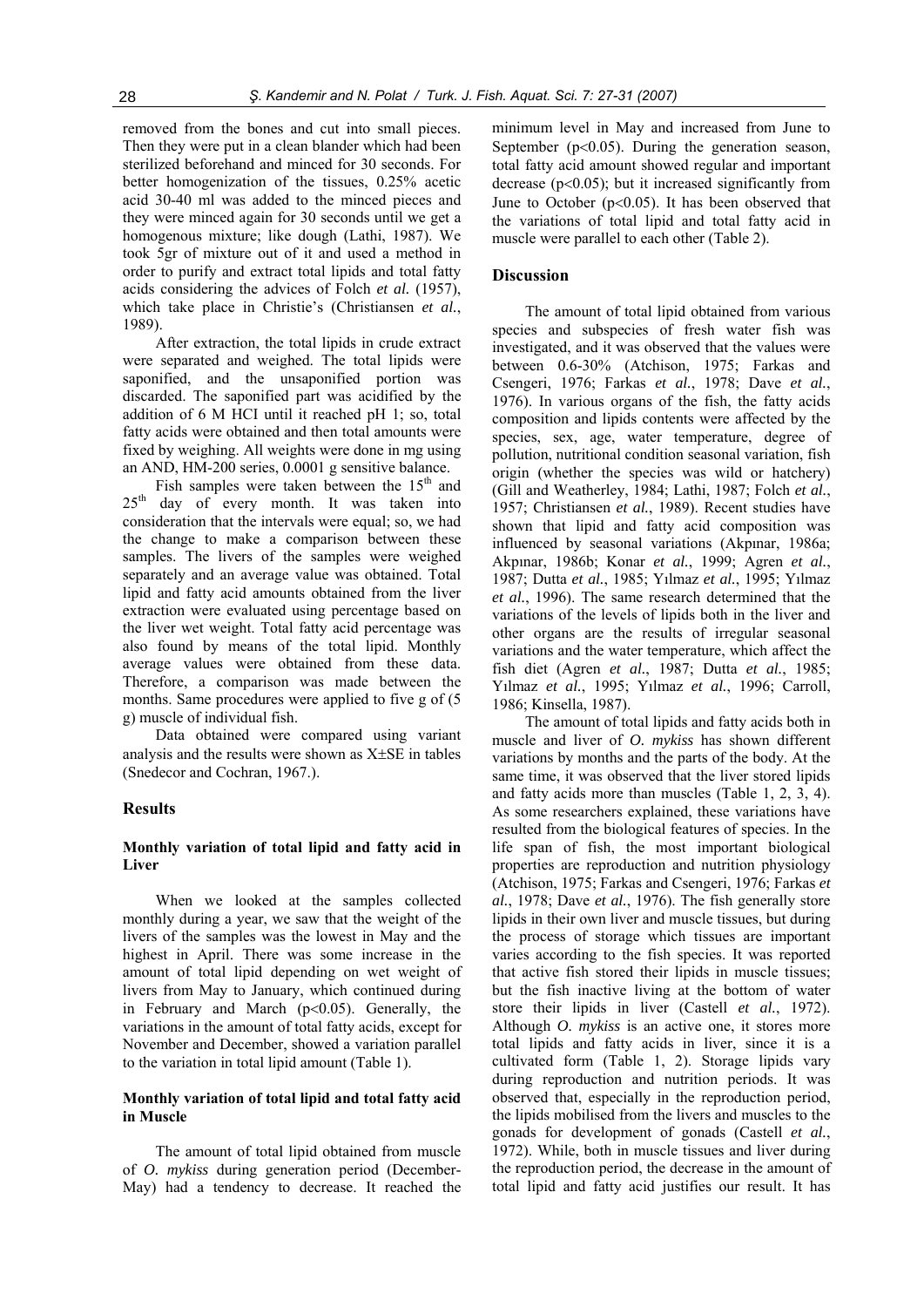| Month     | Wet weight                   | Total lipid                   | Total lipid                  | Total fatty acid              | Total fatty acid percentage    |
|-----------|------------------------------|-------------------------------|------------------------------|-------------------------------|--------------------------------|
|           | (g)                          | (mg/g)                        | $(\%)$                       | (mg/g)                        | by means of total lipid $(\%)$ |
| January   | $2.53 \pm 0.03$ <sup>d</sup> | $0.349 \pm 0.02^a$            | $14.5 \pm 1.01^a$            | $0.191 \pm 0.01^a$            | $60.8 \pm 1.31$ <sup>a</sup>   |
| February  | $2.71 \pm 0.06^{\circ}$      | $0.400 \pm 0.07^b$            | $15.5 \pm 1.12^b$            | $0.262 \pm 0.09$ <sup>c</sup> | $64.2 \pm 1.08^a$              |
| March     | $2.72 \pm 0.07$ °            | $0.339 \pm 0.06^a$            | $12.8 \pm 1.40^b$            | $0.250 \pm 0.04$ <sup>c</sup> | $73.7 \pm 1.16^c$              |
| April     | $2.99 \pm 0.04$ <sup>c</sup> | $0.333 \pm 0.03^a$            | $11.2 \pm 1.27^b$            | $0.193 \pm 0.01^a$            | $58.6 \pm 1.15^a$              |
| May       | $1.96 \pm 0.04^a$            | $0.265 \pm 0.09$ <sup>c</sup> | $13.5 \pm 1.30^a$            | $0.184 \pm 0.01^a$            | $61.8 \pm 1.03^{\circ}$        |
| June      | $2.34 \pm 0.09^b$            | $0.341 \pm 0.04$ <sup>a</sup> | $14.6 \pm 1.21^a$            | $0.217 \pm 0.01^a$            | $64.6 \pm 1.18$ <sup>a</sup>   |
| July      | $2.45 \pm 0.04$ <sup>d</sup> | $0.347 \pm 0.04^{\text{a}}$   | $14.8 \pm 1.19^a$            | $0.241 \pm 0.02^a$            | $75.1 \pm 1.05$ <sup>c</sup>   |
| August    | $2.34 \pm 0.02^b$            | $0.461 \pm 0.09^b$            | $18.5 \pm 1.15$ <sup>c</sup> | $0.299 \pm 0.08^b$            | $64.1 \pm 1.21^a$              |
| September | $2.36 \pm 0.07^b$            | $0.478 \pm 0.08^b$            | $20.3 \pm 1.20^c$            | $0.290 \pm 0.02^b$            | $60.7 \pm 1.24$ <sup>a</sup>   |
| October   | $2.00 \pm 0.04^a$            | $0.433 \pm 0.07^b$            | $22.3 \pm 1.13^c$            | $0.299 \pm 0.01^{\circ}$      | $54.1 \pm 1.19^b$              |
| November  | $2.68 \pm 0.03$ <sup>c</sup> | $0.461 \pm 0.04^b$            | $17.2 \pm 1.10^b$            | $0.214 \pm 0.02^a$            | $46.6 \pm 1.03$ <sup>d</sup>   |
| December  | $2.33\pm0.01^{b}$            | $0.507 \pm 0.03$ <sup>d</sup> | $21.8 \pm 1.07$ <sup>c</sup> | $0.235 \pm 0.01^a$            | $46.4 \pm 1.02^{\mathrm{d}}$   |

**Table 1.** The monthly variation of total lipid and fatty acid in liver of *O. mykiss*

The data are shown as mean±SE (n=3)

The data written by same character in every column are not different statiscally  $(p>0.05)$ .

| Month     | Total lipid                    | Total lipid                   | Total fatty acid               | Total fatty acid percentage by |
|-----------|--------------------------------|-------------------------------|--------------------------------|--------------------------------|
|           | (mg/5g)                        | $(\%)$                        | (mg/5g)                        | means of total lipid $(\%)$    |
| January   | $0.252 \pm 0.02^a$             | $5.06 \pm 0.03^{b}$           | $0.174 \pm 0.02^a$             | $68.8 \pm 1.13$ <sup>c</sup>   |
| February  | $0.167 \pm 0.01$ <sup>dc</sup> | $3.33 \pm 0.01$ <sup>bc</sup> | $0.083 \pm 0.02^b$             | $50.3 \pm 1.04^a$              |
| March     | $0.137 \pm 0.05$ <sup>c</sup>  | $2.69 \pm 0.05$ <sup>d</sup>  | $0.077 \pm 0.02^b$             | $60.9 \pm 1.12^a$              |
| April     | $0.113 \pm 0.01^b$             | $2.27 \pm 0.04$ <sup>d</sup>  | $0.061 \pm 0.02^b$             | $54.7 \pm 1.09^a$              |
| May       | $0.110 \pm 0.03^b$             | $2.20\pm0.01$ <sup>d</sup>    | $0.084 \pm 0.03^b$             | $76.0 \pm 1.17$ <sup>d</sup>   |
| June      | $0.130 \pm 0.04$ <sup>c</sup>  | $2.60 \pm 0.03$ <sup>d</sup>  | $0.103 \pm 0.02$ <sup>c</sup>  | $78.1 \pm 1.03$ <sup>d</sup>   |
| July      | $0.270 \pm 0.03^{\text{a}}$    | $5.40\pm0.01^b$               | $0.205 \pm 0.04$ <sup>d</sup>  | $76.1 \pm 1.20$ <sup>d</sup>   |
| August    | $0.293 \pm 0.05^{\text{a}}$    | $5.87 \pm 0.07$ <sup>c</sup>  | $0.219 \pm 0.01$ <sup>d</sup>  | $74.7 \pm 1.30$ <sup>d</sup>   |
| September | $0.315 \pm 0.05$ <sup>d</sup>  | $6.31 \pm 0.02$ <sup>c</sup>  | $0.241 \pm 0.04$ <sup>bc</sup> | $76.8 \pm 1.24$ <sup>d</sup>   |
| October   | $0.302 \pm 0.04$ <sup>d</sup>  | $6.04 \pm 0.03$ <sup>c</sup>  | $0.249 \pm 0.03$ <sup>bc</sup> | $82.4 \pm 1.03$ <sup>d</sup>   |
| November  | $0.252 \pm 0.04$ <sup>d</sup>  | $5.04 \pm 0.01^b$             | $0.193 \pm 0.01$ <sup>c</sup>  | $81.3 \pm 1.27$ <sup>d</sup>   |
| December  | $0.277 \pm 0.03$ <sup>d</sup>  | $5.55 \pm 0.04^b$             | $0.198 \pm 0.01$ <sup>c</sup>  | $71.5 \pm 1.18$ <sup>c</sup>   |

**Table 2.** The monthly variation of total lipid and fatty acid in muscle of *O. mykiss*

**Table 3.** The seasonal variation of total lipid and fatty acid in liver of *O. Mykiss*

| Month  | Total lipid<br>(mg/g)         | Total lipid percentage by<br>means of wet weight $(\% )$ | Total fatty acid by means of<br>wet weight $(mg/g)$ | Total fatty acid percentage<br>by means of total lipid $(\%)$ |
|--------|-------------------------------|----------------------------------------------------------|-----------------------------------------------------|---------------------------------------------------------------|
| Winter | $0.418 \pm 0.05^{\circ}$      | $17.3 \pm 0.02$ <sup>c</sup>                             | $0.225 \pm 0.05^{\text{a}}$                         | $56.4 \pm 1.31^{\circ}$                                       |
| Spring | $0.326 \pm 0.04^b$            | $12.5 \pm 0.04$ <sup>d</sup>                             | $0.209 \pm 0.04^{\text{a}}$                         | $64.7 \pm 1.13$ <sup>c</sup>                                  |
| Summer | $0.383 \pm 0.08$ <sup>c</sup> | $16.1 \pm 0.05^{\circ}$                                  | $0.252 \pm 0.06^b$                                  | $67.9 \pm 1.70$ <sup>c</sup>                                  |
| Autumn | $0.457 \pm 0.06^{\circ}$      | $19.9 \pm 0.04$ <sup>c</sup>                             | $0.267 \pm 0.02^b$                                  | 58.4 $\pm$ 1.05 <sup>c</sup>                                  |

**Table 4.** The seasonal variation of total lipid and fatty acid in muscle of *O. mykiss*

| Month  | Total lipid                   | lipid<br>Total<br>percentage<br>by | Total fatty acid by means of  | Total fatty acid preentage     |
|--------|-------------------------------|------------------------------------|-------------------------------|--------------------------------|
|        | (mg/5g)                       | means of wet weight $(\% )$        | wet weight $(mg/5g)$          | by means of total lipid $(\%)$ |
| Winter | $0.232 \pm 0.05^{\circ}$      | $4.65 \pm 0.03$ <sup>c</sup>       | $0.146 \pm 0.05^{\circ}$      | $61.6 \pm 1.40^a$              |
| Spring | $0.127 \pm 0.04^a$            | $2.52 \pm 0.02^d$                  | $0.080 \pm 0.03$ <sup>d</sup> | $64.6 \pm 1.14^a$              |
| Summer | $0.236 \pm 0.09$ <sup>c</sup> | $4.64 \pm 0.02$ <sup>c</sup>       | $0.177 \pm 0.08^a$            | $76.3 \pm 1.30^b$              |
| Autumn | $0.282 \pm 0.05^{\circ}$      | $5.65 \pm 0.05^b$                  | $0.204 \pm 0.04$ <sup>c</sup> | $74.6 \pm 1.51^b$              |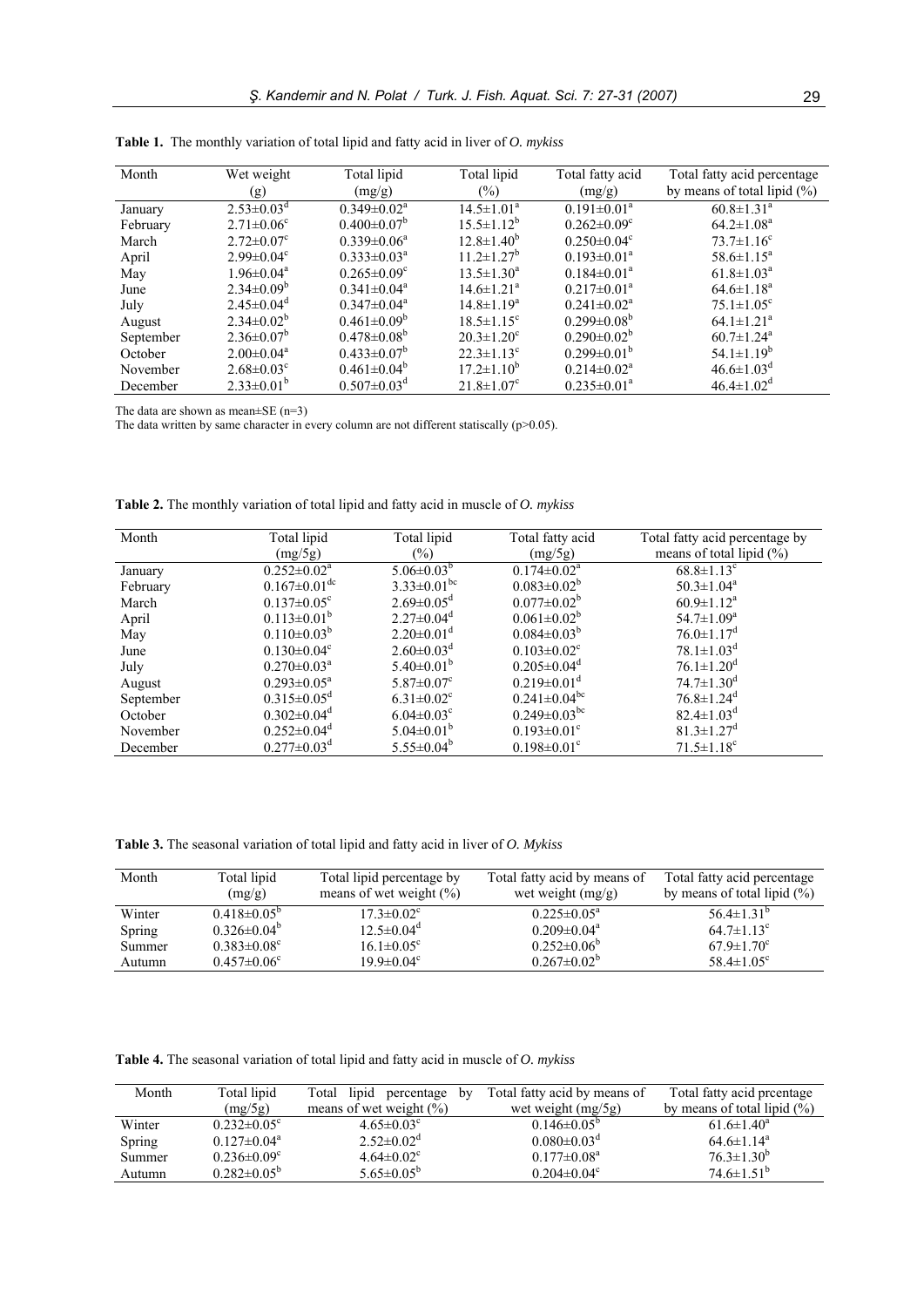been observed that the lipids both in muscle and liver vary by months and seasons throughout the year.

When fish find enough food they can control their reproduction and the period of storing lipid. The cycles of storing lipid are directly connected with food abundance. If there is scarcity of food in their environment the variation is low, but if it is abundant, the variation is higher during the year (Ackman and Eaton, 1976; Kluytmans and Zandee, 1973; Kinsella *et al.*, 1977; Mute *et al.*, 1989). Much more energy is needed during the development of gonads; so plenty of food must be available in that period (Wang *et al.*, 1990). The decrease in the amount of total lipid and fatty acid in liver and muscle of fish during the periods of gonad development and reproduction shows that fish supply the required energy from the stored lipids during this period (Gill and Weatherley, 1984; Aggelousis and Lazos, 1991; Stansby *et al.*, 1990; Ackman, 1967; Akpınar, 1987a).

The studies showed that the amount of total lipid in fish species reached maximum level at the end of spawning and during nutrition season; but that amount diminished during reproduction season. Of the species, some spawn in winter, some in spring and summer, and some in winter and spring seasons. Depending on the spawning period, the beginning of nutrition season changes from one species to another. While some species prefer the summer season for this period, some of them prefer the autumn and spring seasons. It was determined that generally reproduction season of the rainbow trout reared in our country since 1969 was between December and May (Çelikkale, 1988). According to the results, the amount of total lipid and fatty acid in muscle and liver has reached its maximum level in autumn; it has reached its minimum in spring. The decrease of lipid amount in this period with the increase of reproduction function, confirmed the opinion that the storing lipids have been consumed (Akpınar, 1987b; Vlaming *et al.*, 1978) and nutrition period has been in summer and autumn. Thus it was understood that since the nutrition period is in spring and autumn, the maximum amount of lipid and fatty acid is available in those seasons (Table 3, 4).

It was expressed that in a study carried out on *Perca fuliviatilis*, *Coregonus albula* and *O. mykiss*, the storage lipids in liver were consumed during gonadial developments. In addition to liver lipids, the stored lipids in muscle tissues were also used during spawning period (Agren *et al.*, 1987; Ackman, 1967). As can be seen in our results, in autumn, winter and summer seasons, the amount of total lipids and fatty acids has been at maximum level, but it has been at minimum level in spring season. Thus we can draw the conclusion that during spring season, especially until the process of reproduction is completed in May, the decrease of lipid amount both in muscle tissues and liver is for the reproduction; and storing lipid in summer season is necessary for winter (Table 1, 2, 3, 4).

With the increase of population, we should

benefit from fish and fish products both for a balanced nutrition and for the food needed. Besides this, we must pay attention to the proportion of carbohydrate and lipid of food rations of the fish during reproduction period, which will be used as a source of food or reared and which have carnivorous characteristic.

Thus both lipid requirements of the stock will be covered and the healthy spawns will be reproduced and the right amount of lipid and fatty acids will be supplied for the growth and the development of the following life cycles.

### **References**

- Ackman, R.G. 1967. Characteristics of the fatty composition and biochemistry of some fresh-water fish oils and lipids in comparison with marine oils and lipids. Comp. Biochem. Physial., 22: 907-922.
- Ackman, R.G. and Eaton, C.A. 1976. Fatty acid composition of the decapod shrimp, pandulus borealis, in relation to that of the euphasiid, *Meganyctiphanes noruegica*. J. Fish. Res. Bd. Can., 33: 1634-1638.
- Aggelousis, G. and Lazos, E.S. 1991. Fatty acid composition of the lipids from eight freshwater fish species from Greece. Journal of Food Composition and Analysis, 4: 68-76.
- Agren, J., Mute, P., Hannınen, O., Harranen, J. and Pentila, I. 1987. Seasonal variations of lipid fatty acids of Boreal freshwater fish species. Comp. Biochem. Physiol., 88B: 905-909.
- Akpınar, M.A. 1986a. *Cyprinus carpio* L. (*Osteichthyes*: *Cyprinidae)* karaciğer yağ asitlerinin mevsimsel değişimi. Doğa Tu. Bio., 10(3): 232-239.
- Akpınar, M.A. 1986b. *Cyprinus carpio* L. (*Osteichthyes*: *Cyprinidae)* karaciğer ve kasındaki total lipid ve total yağ asidinin mevsimsel değişimi. C.Ü. Fen-Edebiyat Fak., Fen Bil. Derg., 4: 33-42.
- Akpınar, M.A. 1987a. Ergin olmayan ve ergin sazanların (*Cyprinus carpio* L.) gonatlarında total lipid değişimi C.Ü. Fen-Edebiyat Fak., Fen Bil. Derg., 5: 173-184.
- Akpınar, M.A. 1987b. *Cyprinus carpio* L. (*Osteichthyes*: *Cyprinidae)'*nın kas dokusu yağ asitlerinin mevsimsel değişimi. Doğa Tu. Bio., 11(1): 1-9.
- Atchison, G.J. 1975. Fatty acid levels in developing brook trout (*Salvelinus fontinalis*) eggs and fry. J. Fish Res. Board Can., 32: 2513-2515.
- Carroll, K.K. 1986. Biological effect of fish oils in relation to chronic diseases. Lipids, 21(12): 731-732.
- Castell, J.D., Sinnhuber, R.O., Wales, J.H. and Lee, D.J. 1972. Essential fatty acids in the diet of rainbow trout (*Salmo gairdnerii*): Growth, feed conversion and some gross deficiency symptoms. J. Nutr., 102: 77-86.
- Çelikkale, M.S. 1988. İç su balıkları ve yetiştiriciliği. Cilt I. Karadeniz Teknik Üniv. Basımevi.
- Christiansen, J.S., Ringo, E. and Farkas, T. 1989. Effect of sustained exercise on growth and body composition of first feeding fry of Arctic charr, *Salvelinus alpinus* (L.). Aquaculture, 79: 329-335.
- Dave, G., Johanson-Sjöbeek M.L., Larsson, A., Lewander, K. and Lidman, U. 1976. Metabolic and hemetological effects of starvation in the European eel. *Anguilla anguilla* L.-III. Fatty acid composition. Comp. Biochem. Physiol., 53(B): 509-515
- Dutta, H., Das, A.B. and Farkas, T. 1985. Role of